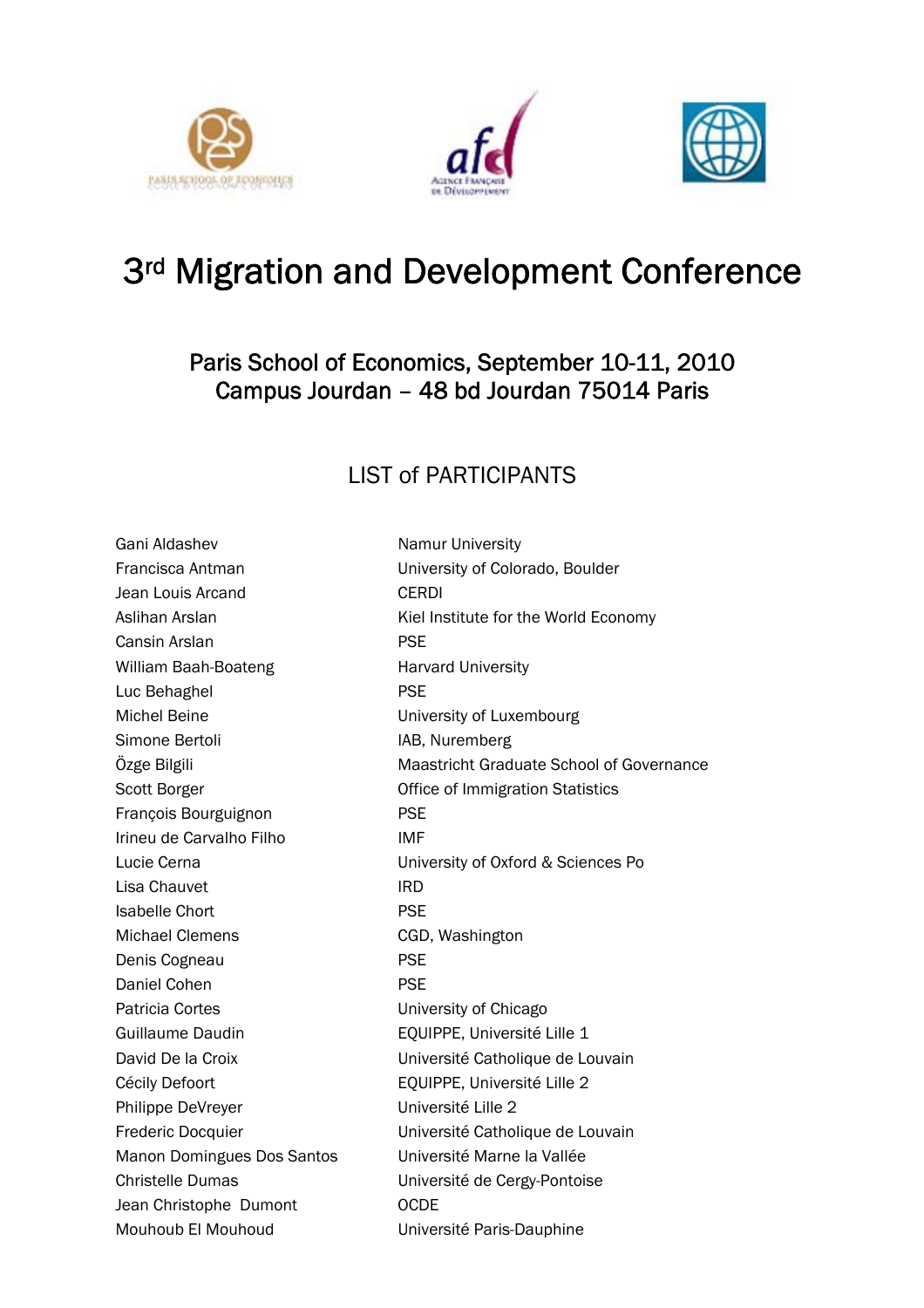Mathilde Emeriau J-Pal Marcel Fafchamps **Canadian Contract Contract Contract Contract Contract Contract Contract Contract Contract Contract Contract Contract Contract Contract Contract Contract Contract Contract Contract Contract Contract Contra** Lidia Farré **Lidia Farré de Lidia Entre Contracteurse de Lidia Entre Contracteurse de Lidia Entre Contracteurs** William M. Fonta **Villiam M. Fonta** University of Nigeria, Nsukka Jason Gagnon PSE Jennifer Gala Jérémie Gignoux **PSE** Marc Gurgand **PSE** Pierre Jacquet **AFD** Sanjay Jain Université of Cambridge Hubert Jayet EQUIPPE, Université Lille 1 Ogujiuba K. Kanayo University of Nigeria, Nsukka Leonie Karkoviata University of Houston Yuya Kudo University of Oxford Sylvie Lambert **PSE** Maellan Le Goff CERDI Audrey Lenoel **School for Policy Studies** Elisabetta Lodigiani University of Luxembourg Karen Macours **PSE** Federico Mandelman **Atlanta** Fed Thierry Mayer **Science Po** David McKenzie World Bank Thomas Melonio AFD Marion Mercier **PSE** Alice Mesnard **City University London** Josep Mestres Domenech ELSA / OECD Luigi Minale UCL Leonardo Monasterio Linguère Mously Mbaye CERDI Melanie Morten **Yale University** Ren Mu **Texas University** Kaivan Munshi Brown University Caglar Ozden World Bank Liam Patuzzi Saumik Paul World Bank Robert Peccoud AFD Sandra Poncet Université Paris-Sud 11 Lant Pritchett **Harvard University** 

Jesus Fernandez-Huertas Moraga Institute of Economic Analysis, Barcelona Flore Gubert DIAL, Université Paris-Dauphine Katie Kuschminder **Maastricht Graduate School of Governance** Federico A. Manolio Université Paris 1 Panthéon - Sorbonne Corinne Massardier School of Governance, Maastricht Melanie Mbah Karlsruhe Institute of Technology

Yasser Moullan Université Paris 1 Panthéon - Sorbonne Claire Naiditch Université Paris 1 Panthéon - Sorbonne

Hillel Rapoport CID, Harvard University, Bar-Ilan University Lisa Salcedo Pfeiffer **Exercise Server University of Bern - NCCR Trade Regulation**